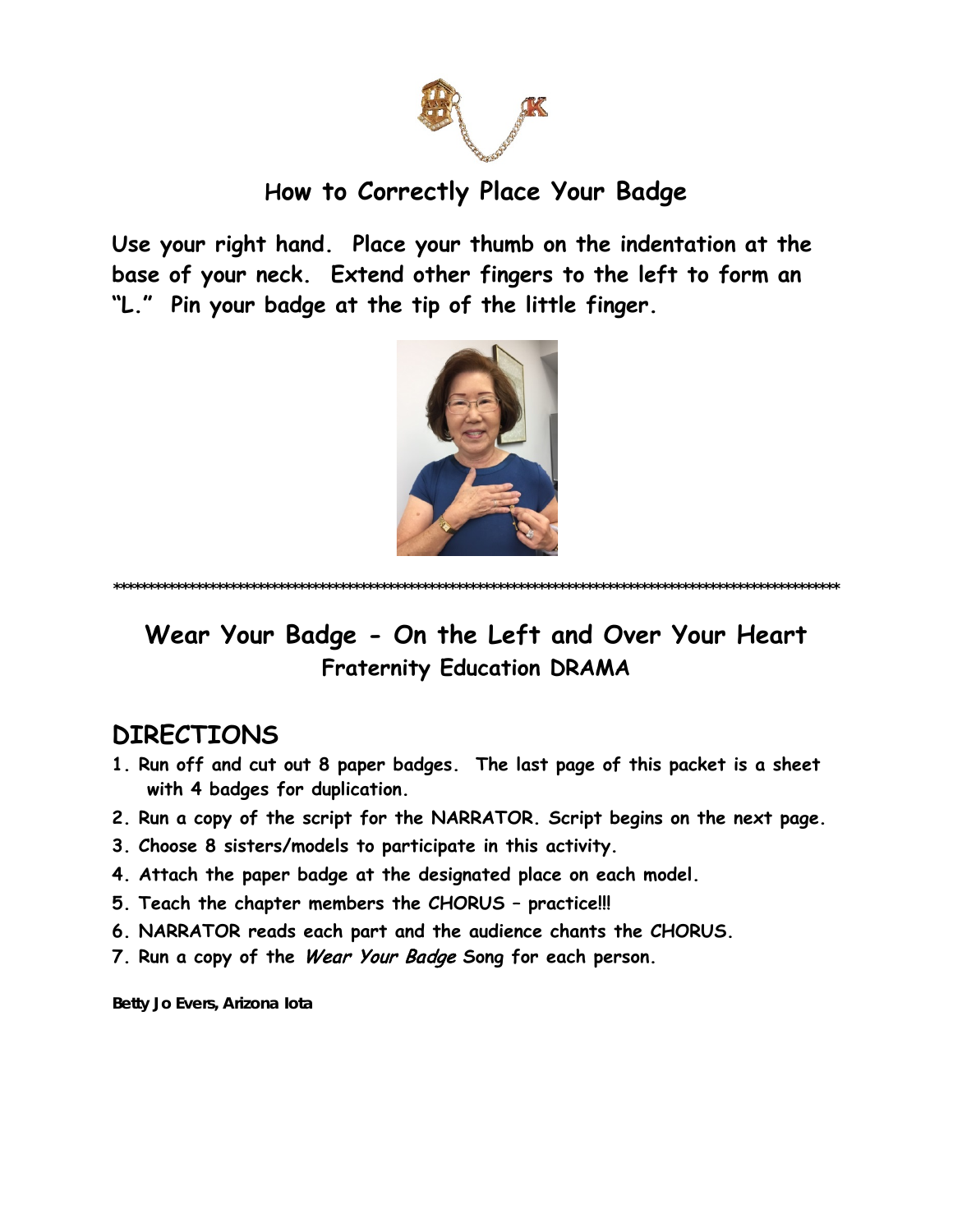## **Wear Your Badge - On the Left and Over Your Heart Fraternity Education DRAMA**

### **NARRATOR: OPENING**

Show how to determine where to wear your badge. (Thumb to pinkie) Show different A∆K pins but we have only one badge.

Discuss: Never on sport clothes or formal wear.

Only one guard is worn at a time: Take off the K to add the Silver Sister 25 year pin.

The Silver Sister 25 year pin may be worn UNDER your badge as a separate pin.

Place Sapphire Sister 35 year charm on the chain.

Past Presidents pin may be added as a guard or worn UNDER your badge as a separate pin.

**NARRATOR:**

**\_\_\_\_\_\_\_\_\_\_\_\_\_\_\_\_\_\_\_ is wearing her badge in her hair. How could she dare?**

**CHORUS:** 

**No, No, No!** 

**On the left and over your heart! \*\*\*\*\*\*\*\*\*\*\*\*\*\*\*\*\*\*\*\*\*\*\*\*\*\*\*\*\*\*\*\*\*\*\*\*\*\*\*\*\*\*\*\*\*\*\*\*\*\*\*\*\*\*\*\*\*\*\*\*\*\*\***

**NARRATOR:**

**\_\_\_\_\_\_\_\_\_\_\_\_\_\_\_\_\_\_\_\_ is wearing her badge on the right.**

**Oh dear, what a dreadful sight!**

**CHORUS:** 

**No, No, No!** 

**On the left and over your heart!**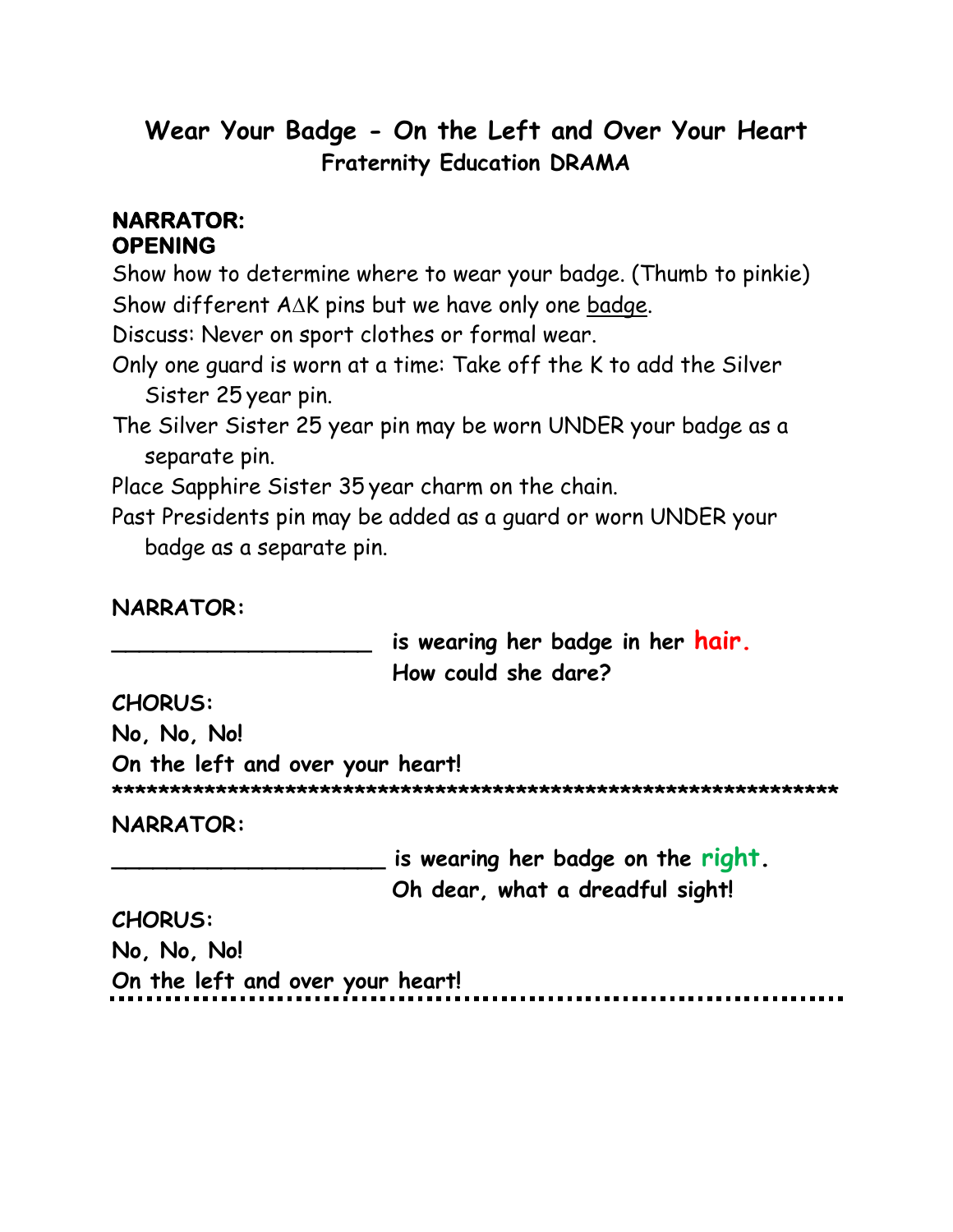#### **NARRATOR:**

is wearing her badge upside down. She's starting to look like a clown. **CHORUS:** No. No. No! On the left and over your heart! NARRATOR: is wearing her badge on her sleeve. Of all places.....please, please, please! **CHORUS:** No. No. No! On the left and over your heart! **NARRATOR:** is wearing her badge at her waist. Could there be a better place? **CHORUS:** Yes, Yes, Yes! On the left and over your heart. **NARRATOR:** is wearing her badge on a chain. Maybe she can explain. **CHORUS:** No. No. No! On the left and over your heart.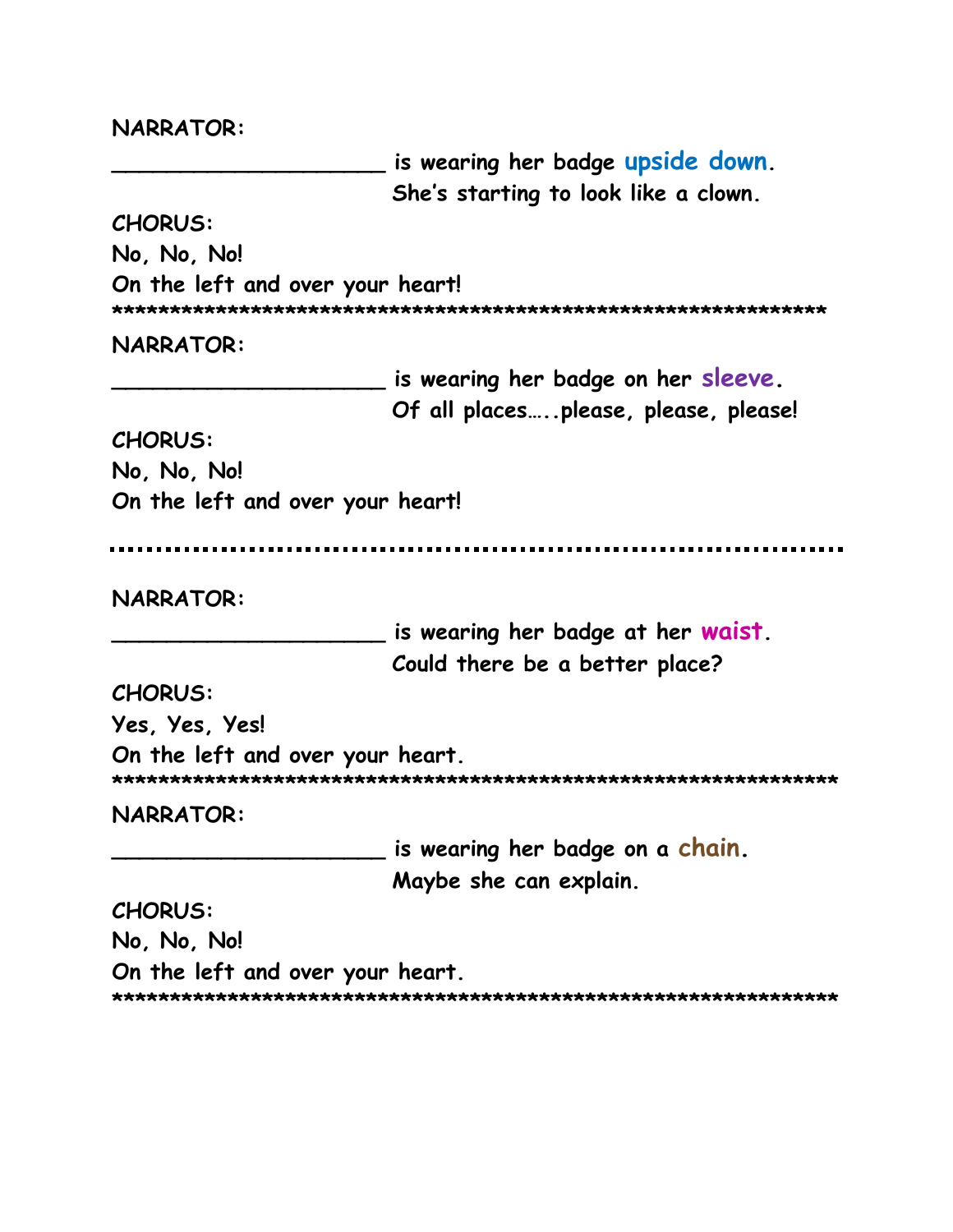#### **NARRATOR:**

**\_\_\_\_\_\_\_\_\_\_\_\_\_\_\_\_\_\_\_ is wearing her badge on her A∆K T- shirt. Now….what could that hurt?**

**CHORUS:** 

**No, No, No!** 

**On the left and over your heart!**

**\*\*\*\*\*\*\*\*\*\*\*\*\*\*\*\*\*\*\*\*\*\*\*\*\*\*\*\*\*\*\*\*\*\*\*\*\*\*\*\*\*\*\*\*\*\*\*\*\*\*\*\*\*\*\*\*\*\*\*\*\*\*\***

#### **NARRATOR:**

**\_\_\_\_\_\_\_\_\_\_\_\_\_\_\_\_\_\_\_\_ is wearing her badge on her lapel. Someone go tell, Mademoiselle.**

**CHORUS:** 

**No, No, No! On the left and over your heart! \*\*\*\*\*\*\*\*\*\*\*\*\*\*\*\*\*\*\*\*\*\*\*\*\*\*\*\*\*\*\*\*\*\*\*\*\*\*\*\*\*\*\*\*\*\*\*\*\*\*\*\*\*\*\*\*\*\*\*\*\*\*\***

**Betty Jo Evers, Arizona Iota**

#### **NARRATOR:**

#### **CLOSING**

**Whereas our badge is the same as the crest we use during our initiation service, and**

**Whereas its meaning is explained during our initiation service… Each time you wear your badge, you are silently rededicating yourself to the ideals and purposes of Alpha Delta Kappa.** 

#### **Sing the Song:**

**Wear Your Badge – Tune: Row, Row, Row Your Boat (sing in round)**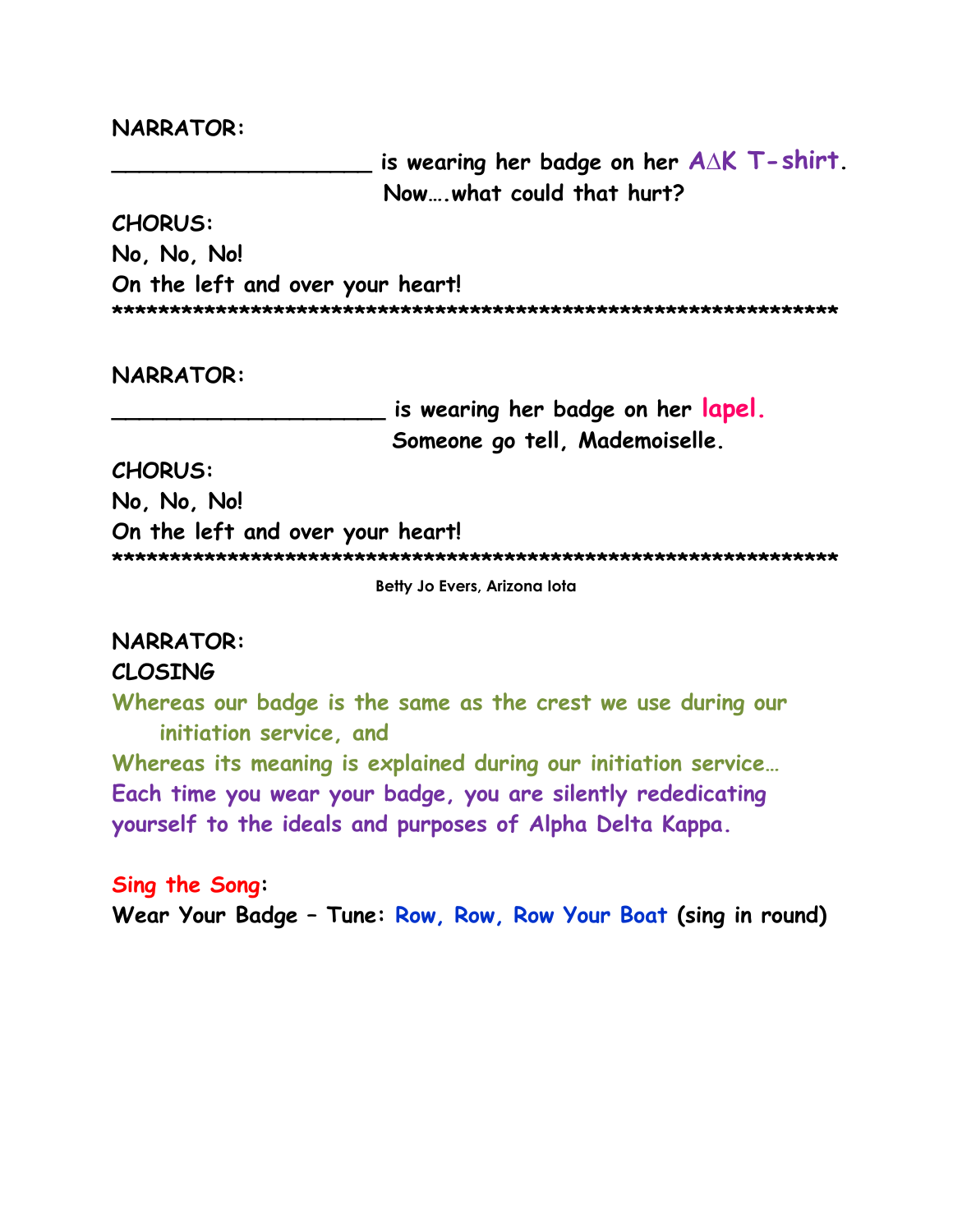# *"WEAR YOUR BADGE"* **Tune "Row, Row, Row Your Boat" (sing in the round)**

**Words by Betty Jo Evers Arizona Iota**

**Wear, wear, wear your badge,**

**Wear it proud\*ly.**

**On the left and o\*ver your heart**

**That's where it should be!**

# *"WEAR YOUR BADGE"* **Tune "Row, Row, Row Your Boat" (sing in the round)**

**Words by Betty Jo Evers Arizona Iota**

**Wear, wear, wear your badge,**

**Wear it proud\*ly.**

**On the left and o\*ver your heart**

**That's where it should be**